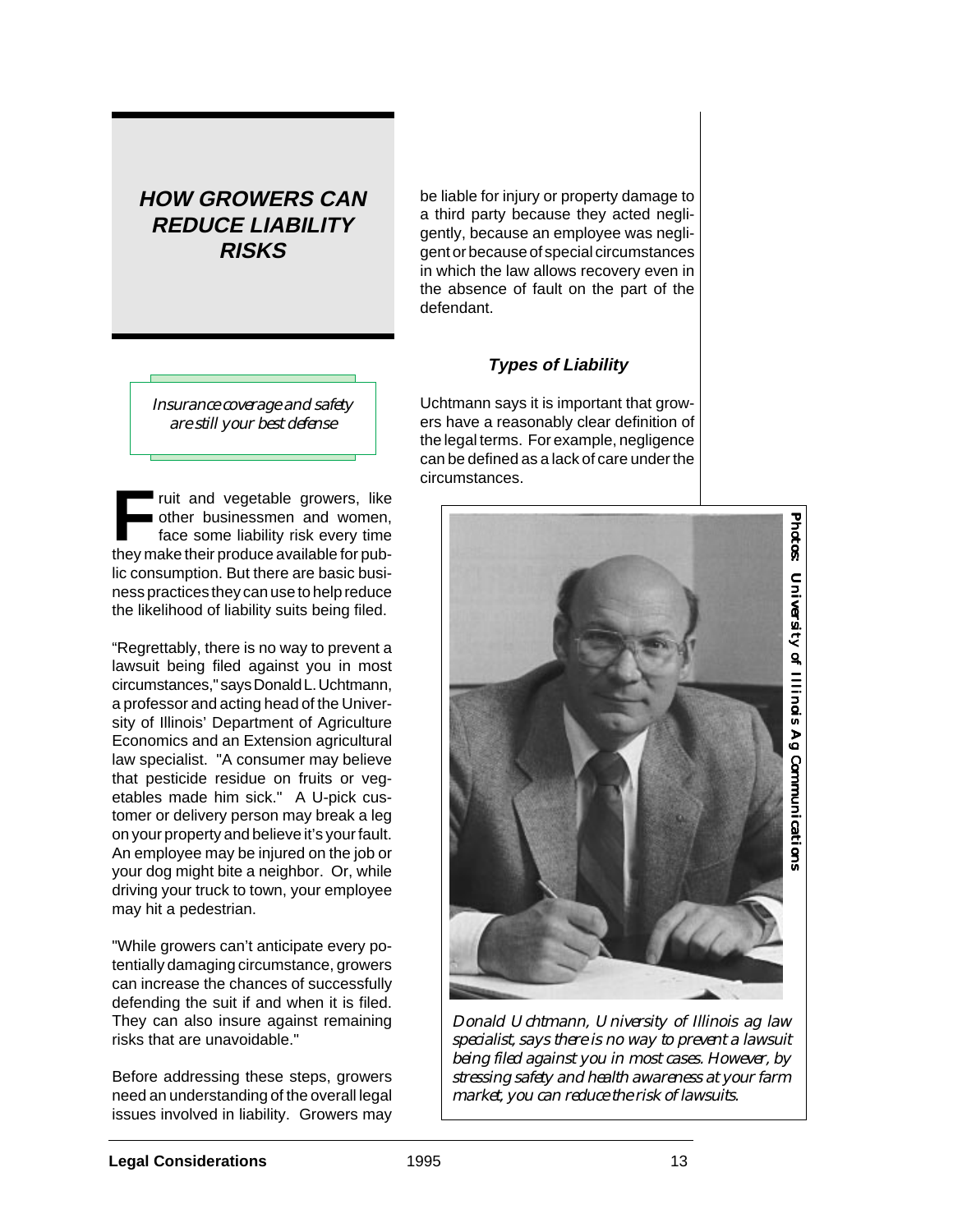"This is an imprecise definition because the very concept of negligence is intended to be flexible," he says. "In essence, growers may be liable for personal injury or property damage to third parties when their failure to be careful is the cause of an injury or an accident."

A blatant example of negligence would be to knowingly allow a defective ladder to be used in a U-pick operation.

"Whether a grower acted carelessly is usually a question that a jury answers using its collective common sense, unless an out-of-court settlement is reached," he says.

Respondent superior is another legal concept that places liability for an employee's negligent acts upon the employer.

"A key provision is that the act occurred in the performance of the employee's duties or within his or her scope of responsibility," Uchtmann says. "The law broadly defines 'within the scope of employment, so an employer cannot escape liability simply by ordering the employee to do all the work carefully."

Premises liability is another component of negligence. Uchtmann says the general rule is that landowners or tenants are not liable for someone injured on the premises unless the landlord or tenant is at fault. Landowners could be at fault if they were negligent, or if they intentionally injured the entrant.

"If the entrant is a trespasser, the probability of the owner or tenant being liable is very low, but liability could arise if 'excessive force' is used to remove the trespasser or if the trespasser is intentionally injured."

Product liability laws are also important to those growers who sell directly to consumers. Plus, product warranties can be expressed or implied.

"Express warranties" involve a positive statement about the product. One example would be a label noting that, "This fruit has not been sprayed with Pesticide X in the last 10 days." Implied warranties arise automatically, such as the implied warranty that fruits or vegetables sold are of reasonable quality.

"If a product does not live up to the express or implied warranty, and if the consumer is injured as a result, liability can arise," he said. "In contrast, strict or automatic liability does not require evidence of either breach of warranty or fault. Strict liability may be present whenever a product is sold in an unreasonably dangerous condition. Fruits or vegetables with certain pesticide contamination could be viewed as unreasonably dangerous."

### **Workmen's Compensation**

Workmen's compensation laws provide an example of liability even though the person has not been negligent. Where such laws apply, the employer is automatically liable for specified amounts when an employee is injured on the job.

"Agricultural employment is exempt from workmen's compensation laws unless the employer hires more than 500 worker days of labor per fiscal quarter," Uchtmann says. "Growers involved in direct marketing operations should be aware that the sales activities of employees working at roadstands and other marketing facilities are not clearly agricultural in nature, which means direct marketers may not be able to use the agricultural exemption."

Dog bites provide another potential for liability without show of negligence. In Illinois for example, a dog that attacks without provocation and injures people peacefully conducting themselves in places where they may lawfully be exposes its owner to automatic full liability for any injuries.

Recent changes in Illinois law have also affected a grower's potential liability. Several changes were made last summer in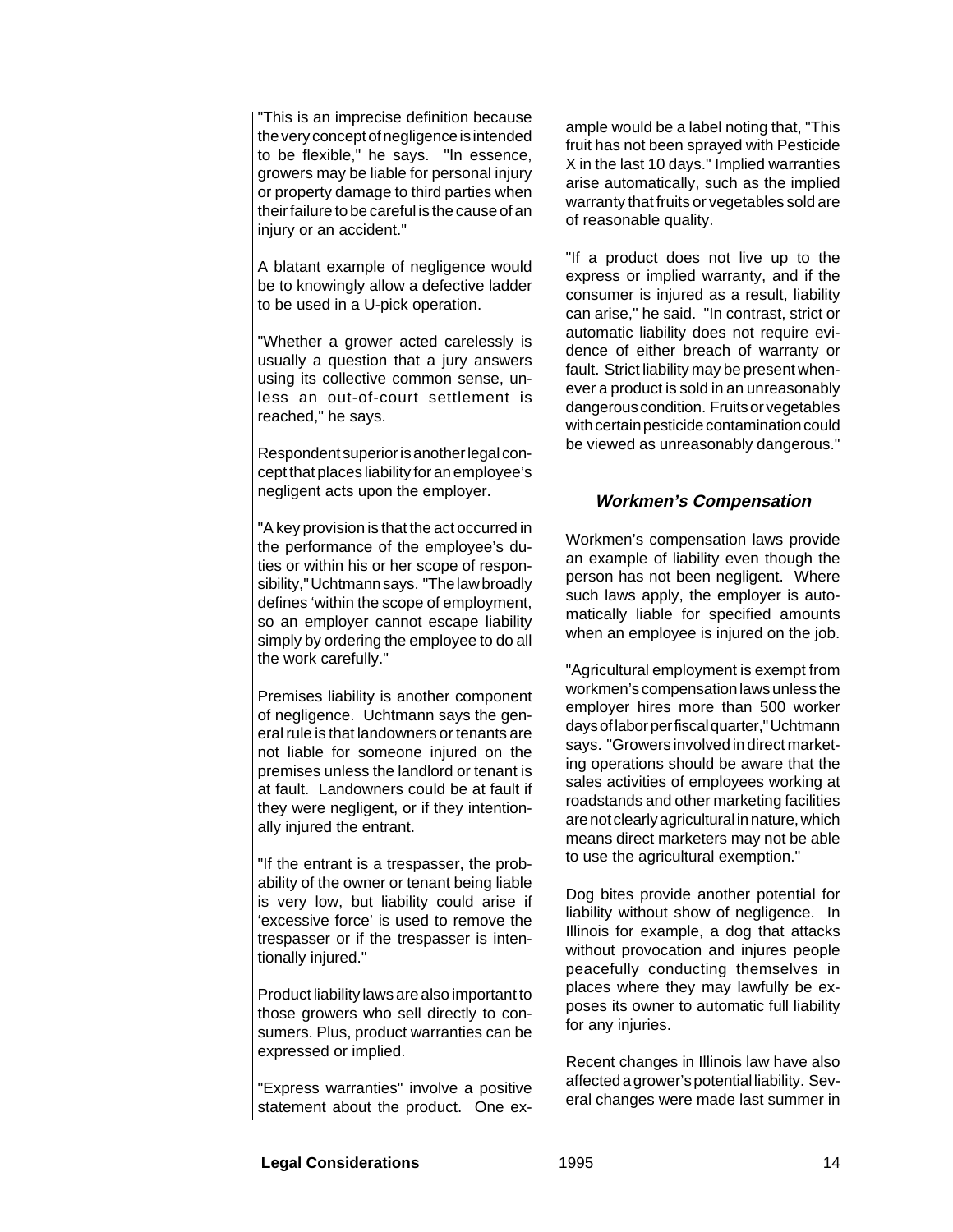the liability law in response to the "alleged insurance crisis" in the state.

"Under prior law, if an accident occurred and the defendant (say, a grower) was 10% at fault and the injured party was 90% at fault, the injured party could still receive 10% of his damages from the grower," says Uchtmann. "Now, under the comparative negligence rule, defendants cannot be held liable unless they are more than 50% at fault."

Other changes include some limitations on claiming punitive damage (compensation exceeding actual damages), procedural changes which discourage frivolous suits and modification of the joint and several liability rules. Uchtmann says fruit and vegetable growers from other states can contact their extension agricultural law specialist for more specific information.

#### **Protecting Against Lability**

"With this background, a grower is ready to take some steps to protect against liability," says Uchtmann. "I recommend several simple and basic actions."

"First, be very careful and cultivate a safety consciousness among those who work in your business. People who are concerned about safety and are constantly reminded to be careful are less likely to be negligent."

"Growers should also make the premises as safe as possible. If the premises are safe, the probability of injury to a customer, delivery man or others is reduced. They should avoid extra label use of pesticides. In particular, don't apply pesticides not approved for the particular fruit or vegetable, and don't apply approved pesticides too close to harvest."

"A grower should also create as much good will as possible. If someone is injured on the premises, be as helpful as you can. And last, keep your dog away from customers."

Uchtmann says being careful is not enough. It is important for fruit and vegetable growers to appreciate the risks of liability inherent to their businesses and to take appropriate steps to insure these risks. Adequate insurance protection is a must.

Growers should thoroughly discuss their operations with their insurance carriers, paying particular attention to any possible need for premises liability, product liability and workmen's compensation coverages.

"You can't prevent the lawsuit," says Uchtmann. "But making sure your operation is as safe as possible and having appropriate insurance coverage are the best two ways to manage the liability risk."

**Editor's note:** For more information, contact Donald Uchtmann, Agricultural Law Specialist, Cooperative Extension Service, 151 Bevier Hall, University of Illinois, Urbana, IL 61801 or call (217) 333-1829.